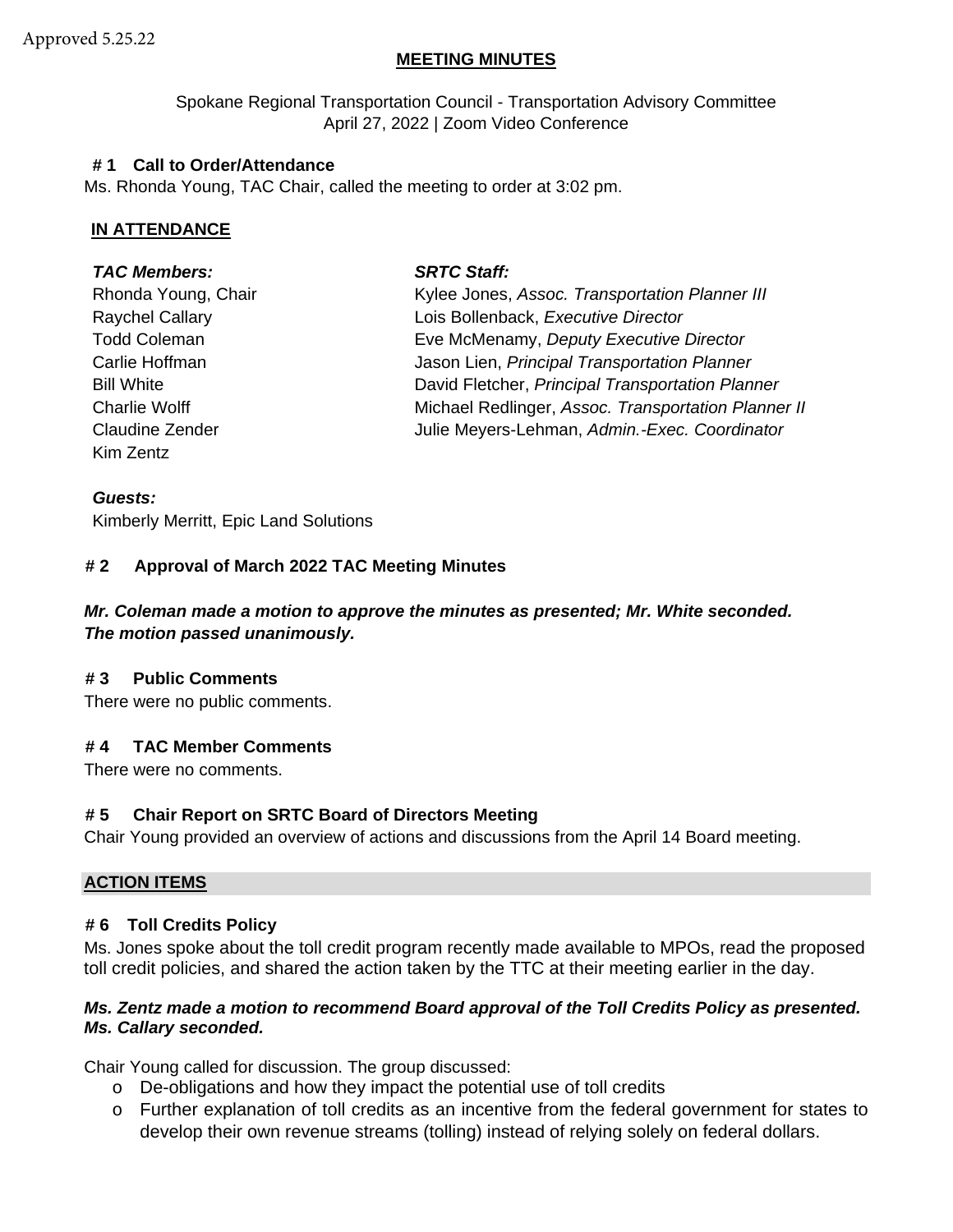- o Ways that SRTC set itself up for future success in meeting the federal obligation target by promoting the toll credit policy, especially to small towns
- o The number of project applications from small towns may increase if they don't have to come up with local match.
- o As of now, this program is only available through 2026.
- $\circ$  SRTC's policies about use of toll credits are able to be modified in the future.
- $\circ$  The TTC's reasons for removing the word "evenly" from the draft policies.

# *Ms. Callary made a friendly amendment to the motion to remove the word "evenly". Mr. Wolff seconded.*

# *Motion to recommend Board approval of the policies with the word "evenly" removed passed unanimously.*

# **# 7 Select Replacement for Vice-Chair Position**

Ms. Jones explained that the current TAC Vice Chair Heidi Christensen had to resign due to a change in her employment. She went over the responsibilities of the Vice-Chair position and asked for a volunteer.

## *Mr. White made a motion to nominate Ms. Zentz as Vice-Chair for the remainder of 2022. Ms. Callary seconded.*

Ms. Zentz accepted the nomination. There were no other nominations.

# *Motion passed unanimously.*

# **INFORMATION & DISCUSSION ITEMS**

# **# 8 Transportation Discussion Series: Stewardship**

Ms. Jones defined how stewardship is defined in the long-range metropolitan transportation plan, Horizon 2045, and discussed stewardship in terms of climate change and transportation. She spoke about sustainable development and provided examples of resilient transportation systems. The group was asked for input about additional metrics for stewardship. Member comments included:

- o Of all the listed screening criteria, stewardship is the only one that is a negative statement. Suggested rewording it to be positive.
- o Adding a metric to determine if a project siting improves or decreases access to affordable housing.
- o Incorporating new technology can also refer to things like pedestrian hawk beacons, which encourage more active transportation opportunities and decrease reliance on driving.

# **# 9 2024-2026 Call for Projects Update**

Ms. McMenamy recapped the Call for Projects development process. Application scoring began on 4/20 and is being done by staff and volunteers from the TTC and TAC. Nine agencies submitted 50 project applications totaling \$151M; there is \$32M of funding available for distribution. Results will be brought back before the committees and the Board will be asked to take action in July.

# **# 10 2022 TIP Obligation Target Update**

Ms. McMenamy provided a background of the annual federal obligation target and described what happens when the target is met and when it is missed. This year's target is \$12.79M of project obligations by 6/30/22. The target will likely be met by the end of FFY 2022, however not by the 6/30 deadline. The State does not expect meeting their target either. Ms. McMenamy shared Q1 obligations, anticipated project delivery, and discussed project delays and supply chain problems.